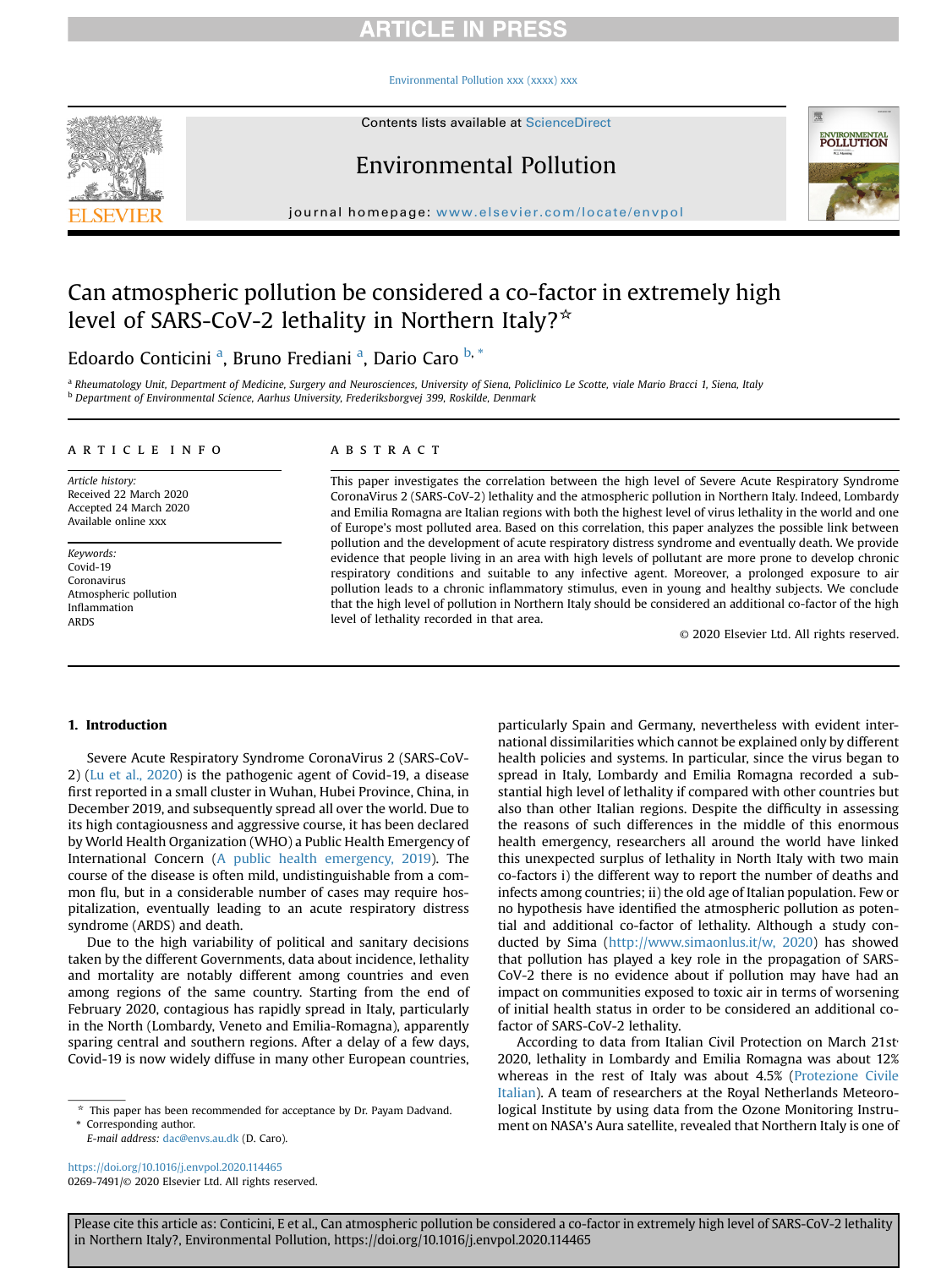Europe's most polluted areas in terms of smog and air pollution also due to its climatic and geographic conditions, which cause the stagnation of pollutants ([Earth Observatory. A, 1590](#page-2-4)). The European Environment Agency (EEA) has recently introduced an aggregated index named as Air Quality Index (AQI), index reflecting the potential impact of air quality on health, driven by the pollutants in geographical regions. It is calculated hourly for more than two thousand air quality monitoring stations across Europe, using upto-date data reported by EEA member countries [\(European Air](#page-2-5) [Quality Inde\)](#page-2-5). The AQI is based on concentration values for up to five key pollutants, including:  $PM_{10}$ ,  $PM_{2.5}$ ,  $O_3$ ,  $SO_2$  and  $NO_2$ . According to the AQI the area covering Lombardia and Emilia Romagna results to be the most polluted area in Italy (and one of the most polluted in Europe) ([Indice di qualit](#page-2-6) a [dell](#page-2-6)'ar). [Qin et al., 2020](#page-2-7)

Based on this direct and evident correlation between high level of lethality and atmospheric pollution, the overreaching question addressed from this paper is: are communities living in polluted area such as Lombardy and Emilia Romagna more predisposed to die of Covid-19 due to their health status?

## 2. Analysis

As previously mentioned, the physio pathological event leading to intensive care unit (ICU) and to death is an ARDS, a dramatic event whose treatment is usually only supportive, requiring mechanical ventilation. Regardless of the etiology [\(Aisiku et al., 2016\)](#page-2-8), a hyper-activation of immune innate system is thought to have a paramount role in this condition: inflammatory cytokines and chemokines, such as tumor necrosis factor (TNF)  $\alpha$ , interleukin (IL)  $1\beta$ , IL-6, IL-8, IL-17 and IL-18, as well as several growth factors, are overexpressed in ARDS, triggering apoptotic cascade and epithelialmesenchymal transition ([Gouda et al., 2018](#page-2-9)). Moreover, their high serum and bronchoalveolar lavage level seem related to a poorer prognosis ([Butt et al., 2016\)](#page-2-10). These findings, although not validated and not available in the common clinical practice, make them suitable as potential biomarkers and targets for the therapy.

Similar evidences have been reported in patients affected by severe viral pneumoniae such as SARS ([Wong et al., 2004\)](#page-2-11) and MERS ([Min et al., 2016\)](#page-2-12) and an immune dysregulation is thought to be responsible of a worse outcome in patients affected by Covid-19. Recently published papers have found an imbalance in T cells, as well as high serum levels of IL-6, IL-1 and TNFa ([Qin et al., 2020\)](#page-2-7), in the subjects requiring hospitalization and admitted to ICU: this suggests an intriguing role of the most recent immunosuppressive drugs in the treatment of Covid-19 ([Stebbing et al., 2020](#page-2-13)). This being said, we must remind that an overexpression of the abovementioned cytokines occurs in many other conditions in addition to viral pneumonia and ARDS.

Air pollution represents one of the most well-known causes of prolonged inflammation, eventually leading to an innate immune system hyper-activation. In a small cohort of mice exposed for three months to particulate matter  $\leq$ 2.5 µm in diameter (PM<sub>2.5</sub>), IL-4, TNF- $\alpha$  and transforming growth factor (TGF)- $\beta$ 1 were significantly increased in both serum and lung parenchyma, as well as leucocytes and macrophages [\(Yang et al., 2019\)](#page-2-14). Obviously, a high systemic inflammation impairs heart function too, as witnessed in another cohort of mice exposed to  $PM_{2.5}$  and  $PM_{10}$  [\(Radan et al.,](#page-2-15) [2019](#page-2-15)). All these findings have been extensively confirmed in humans too: both  $PM<sub>2.5</sub>$  and  $PM<sub>10</sub>$  lead to systemic inflammation with an overexpression of PDGF, VEGF, TNFa, IL-1 and IL-6 even in healthy, non-smoker and young subjects ([Pope et al., 2016\)](#page-2-16), directly related to the length of the exposure to the pollutant [\(Tsai et al.,](#page-2-17) [2019](#page-2-17)).

Similarly, an exaggerated inflammatory status is found in

airways too: an outdated paper ([Ishii et al., 2004](#page-2-18)) found that alveolar macrophages (AM), exposed in vitro to  $PM_{10}$ , significantly increased the levels of IL-1 $\beta$ , IL-6, IL-8 and TNF- $\alpha$ , thus underlining the prominent role of AM in cleaning particulates and activating immune response. Such evidences are remarked by a more recent paper, which investigated the effects of Milan city (Lombardy, Italy) winter PM<sub>2.5</sub> and summer PM<sub>10</sub>: as expected, human bronchial cells evidenced an in vitro elevated production of both IL-6 and IL-8 ([Longhin et al., 2018\)](#page-2-19). Also, a high correlation between nitrogen dioxide  $(NO<sub>2</sub>)$  and particulate in inducing IL-6 hyperexpression was found ([Perret et al., 2017](#page-2-20)), being both responsible of an inflammatory status even in a pediatric population ([Gruzieva et al., 2017\)](#page-2-21).

Among the other more common pollutants, ozone  $(O_3)$  and sulfur dioxide  $(SO<sub>2</sub>)$  have also a prominent role in inducing systemic and respiratory system inflammation, particularly via IL-8 ([Kurai et al., 2018\)](#page-2-22), IL-17 ([Che et al., 2016](#page-2-23)) and TNF-a [\(Cho et al.,](#page-2-24) [2007\)](#page-2-24), both in vitro and in vivo ([Knorst et al., 1996\)](#page-2-25). All these modifications are well known to contribute to atherogenesis, chronic respiratory diseases and cardiovascular events, the latter strictly correlated with IL-6 serum levels [\(Aromolaran et al., 2018\)](#page-2-26). Nevertheless, aside of "classical" pollution-related conditions, several recent studies have pointed out a possible correlation between poor air quality and development and worsening of chronic inflammatory disease, such as systemic lupus erythematous ([Alves](#page-2-27) [et al., 2018](#page-2-27); [Gulati and Brunner, 2018\)](#page-2-28) and rheumatoid arthritis ([Sigaux et al., 2019\)](#page-2-29).

## 3. Conclusions

In conclusion, it is well known that pollution impairs the first line of defense of upper airways, namely cilia ([Cao et al., 2020\)](#page-2-30), thus a subject living in an area with high levels of pollutant is more prone to develop chronic respiratory conditions and suitable to any infective agent. Moreover, as we previously pointed out, a prolonged exposure to air pollution leads to a chronic inflammatory stimulus, even in young and healthy subjects.

This, in our opinion, may partly explain a higher prevalence and lethality of a novel, very contagious, viral agent such as SARS-CoV-2, among a population living in areas with a higher level of air pollution, particularly if we consider the relatively high average age of this population. Among elderly living in such a region and affected by other comorbidities, the cilia and upper airways defenses could have been weakened both by age and chronic exposure to air pollution, which, in turn, could facilitate virus invasion by allowing virus reaching lower airways. Subsequently, a dysregulated, weak immune system, triggered by chronic air pollution exposure may lead to ARDS and eventually death, particularly in case of severe respiratory and cardiovascular comorbidities. Moreover, since the prolonged exposure to atmospheric pollution could induce persistent modifications of the immune system [\(Tsai](#page-2-17) [et al., 2019\)](#page-2-17), short-term changes in the air quality may not be sufficient to break this vicious circle. This might be supported by the persistent high fatality rate, despite the dramatical reduction of air pollution levels in Lombardy since the start of the outbreak. Obviously, our considerations must not let us neglect other critical factors responsible for the high contagiousness and fatality of this rapidly spreading disease. Important factors such as the age structure of the affected population, the wide differences among Italian regional health systems, capacity of the intensive care units in the region, and the prevention policies taken by the Government have had a paramount role in the spreading of SARS-CoV-2, presumably more than the air pollution itself. At the same time, our paper evaluated fatality rate only in two Italian regions: given the pandemic dimension of Covid-19, it will be interesting to evaluate if, similarly, a higher lethality will be also recorded in the most